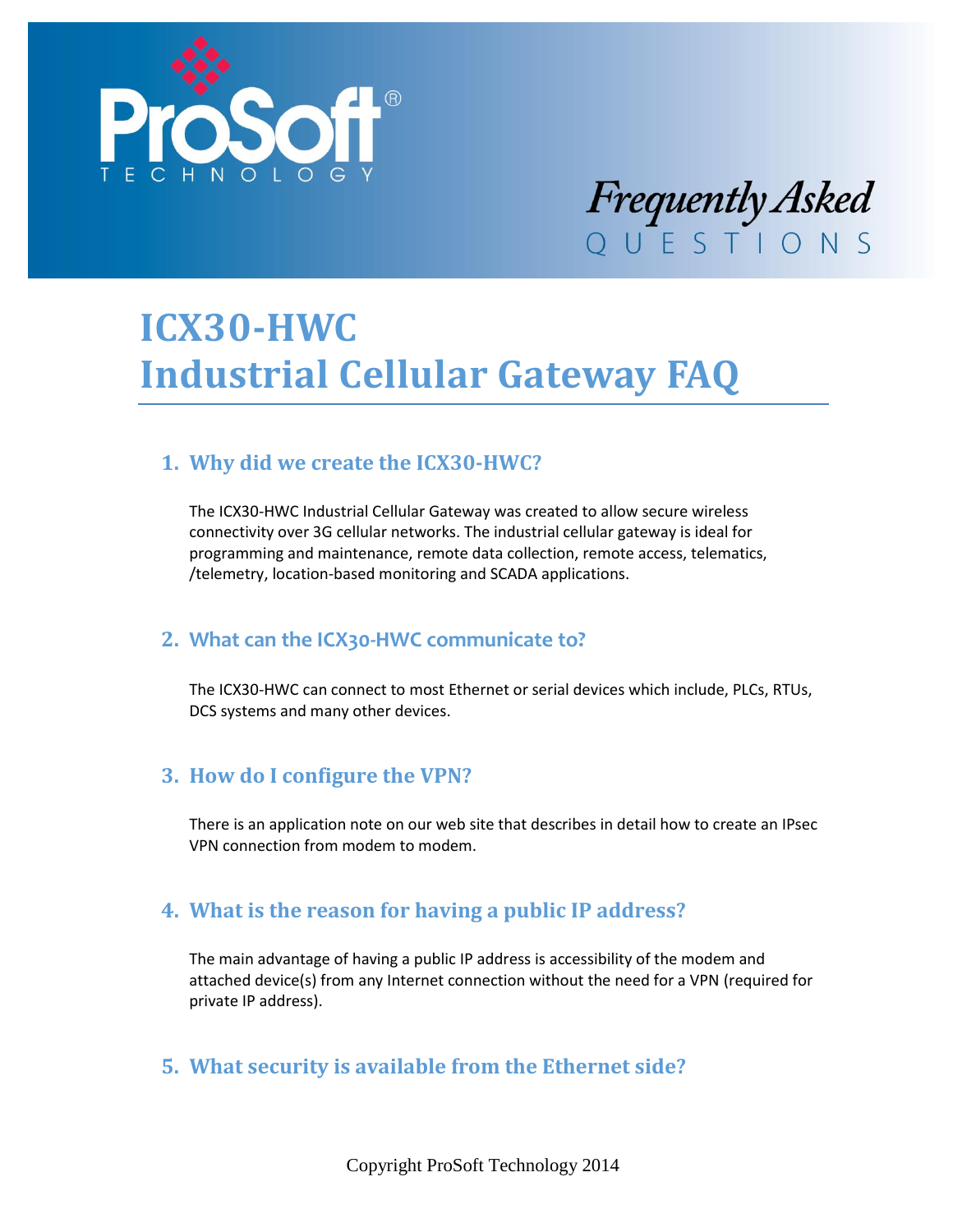



The ICX30-HWC gateways have integrated IPSec VPN capabilities. A VPN tunnel can be set up between two of the ICX30-HWC's. MAC filtering and Port forwarding are also available.

#### **6. Can a GSM (AT&T) modem communicate with a CDMA (Verizon) modem?**

Yes, as long as both modems have public IP addresses.

#### **7. What is the minimum signal strength that you would want to see in an application for solid connection?**

The modems will work down to about -100dBm but we recommend -90dBm or better.

#### **8. What kind of latency can I expect from PC to PLC with Ethernet or serial?**

This will vary quite a bit depending on the speed of connection (GPRS vs. HSPA), loading of the base transceiver subsystem, internet traffic, and carrier. The published specs from AT&T claim 100-200ms for HSPA networks and 600ms for GPRS/EDGE networks.

#### **9. Can you access more than one Rockwell Automation Ethernet device per cell modem?**

Yes, but the method used will be different depending on if the devices are the originator or destination of the communication. If the devices are originating the communications then no special setup is required. If the devices being polled or queried, (due to the fixed service port limitation of Ethernet/IP) you must either use a VPN tunnel between modems or create a VPN connection to a VPN box on the destination network side.

#### **10. Can you configured the digital I/O for one input and one output?**

The digital I/O can be configured independently, one as an input, the other an output, or both the same.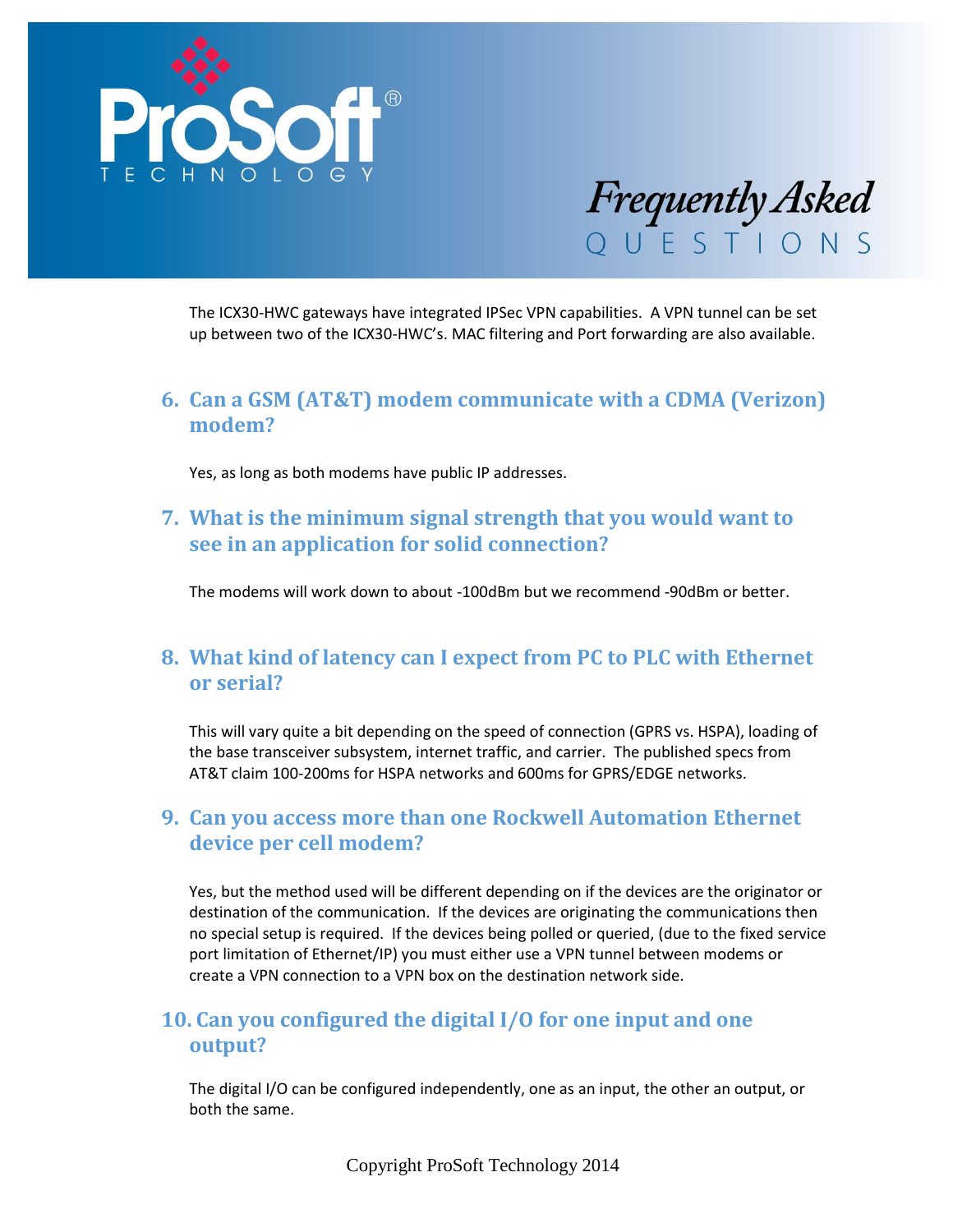



# **11. Can this industrial cellular gateway send SMS messages that are generated from an Allen-Bradley PLC?**

Yes, this can be done using the AOI and some logic. The built in Digital I/O can also send SMS messages based upon change.

## **12. What happens if you exceed your data use for the month? Will you get a huge bill or will the data stop?**

It depends on the type of plan you have. Some plans automatically bump up your data plan to the next level. Other may just bill you. Your service provider may offers software tools to notify the user if they are approaching a preset threshold. Note that the billing is updated periodically, so some charges could accrue before the update indicates the threshold has been exceeded.

#### **13. Does ProSoft resell data plans to our customers?**

Yes, reselling the data service helps provide the entire solution to the customer and offers benefits, particularly for customers without current M2M service. For North America we offer multiple plans from AT&T, Verizon and Rodgers in Canada. For other regions it is usually easier for the customer to obtain this service themselves. If this is not an option we have partnered with Wyless. Wyless is a world wide data provider that customers can directly work with. The contact at Wyless is: Matt Tyre, Tel: 1 (617) 863-3221 Fax: 1 (617) 830-0977 [matthew.tyre@wyless.com](mailto:matthew.tyre@wyless.com)

#### **14. Can you give me some general cost of service data?**

Obviously rates vary greatly depending on carrier and region but some general numbers for U.S. service range from around \$10 for 1MB per month to \$60-\$100 for 5GB per month.

#### **15. What is the power requirement of the modem?**

Rated input power is 10-24VDC @ 6W.